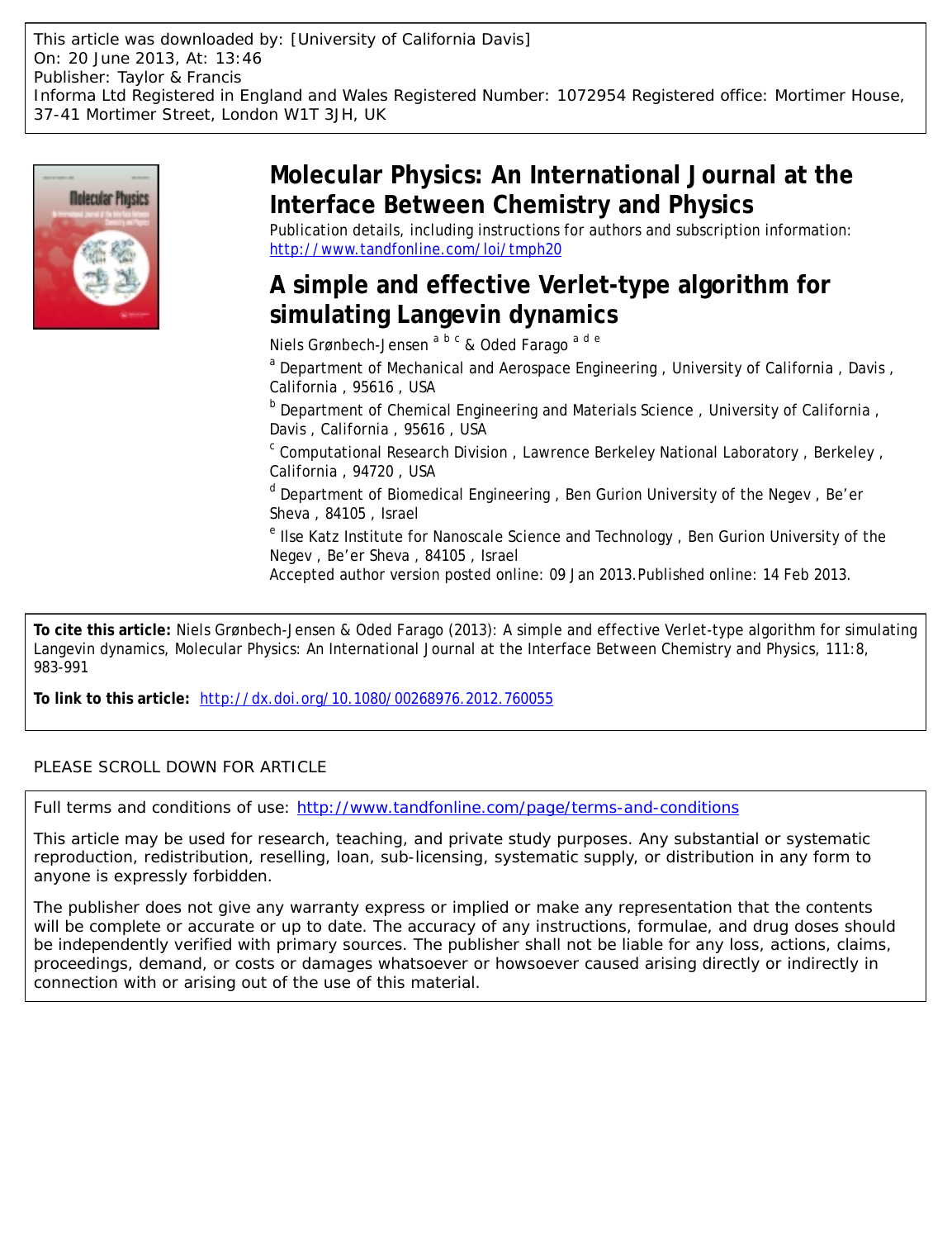

# **RESEARCH ARTICLE**

# **A simple and effective Verlet-type algorithm for simulating Langevin dynamics**

Niels Grønbech-Jensen<sup>a,b,c,∗</sup> and Oded Farago<sup>a,d,e</sup>

*aDepartment of Mechanical and Aerospace Engineering, University of California, Davis, California 95616, USA; bDepartment of Chemical Engineering and Materials Science, University of California, Davis, California 95616, USA; <sup>c</sup> Computational Research Division, Lawrence Berkeley National Laboratory, Berkeley, California 94720, USA; dDepartment of Biomedical Engineering, Ben Gurion University of the Negev, Be'er Sheva 84105, Israel; <sup>e</sup> Ilse Katz Institute for Nanoscale Science and Technology, Ben Gurion University of the Negev, Be'er Sheva 84105, Israel*

(*Received 17 November 2012; final version received 6 December 2012*)

We present a revision to the well known Störmer–Verlet algorithm for simulating second order differential equations. The revision addresses the inclusion of linear friction with associated stochastic noise, and we analytically demonstrate that the new algorithm correctly reproduces diffusive behaviour of a particle in a flat potential. For a harmonic oscillator, our algorithm provides the exact Boltzmann distribution for any value of damping, frequency and time step for both underdamped and overdamped behaviour within the usual stability limit of the Verlet algorithm. Given the structure and simplicity of the method, we conclude that this approach can trivially be adapted for contemporary applications, including molecular dynamics with extensions such as molecular constraints.

**Keywords:** molecular dynamics; simulating Langevin equations; Störmer–Verlet algorithms; computational statistical mechanics

# **1. Introduction**

In molecular dynamics (MD) simulations, Newton's equations of motion are solved numerically to produce trajectories of the system in the microcanonical  $(N, V, E)$  ensemble. The most commonly used scheme for this purpose is the Verlet method, which is based on truncated Taylor expansions for the evolution of a particle with mass *m*, coordinate  $r(t)$ , velocity  $v(t)$  and force  $f(r, t)$  [1, 2]. Introducing the discrete-time variables  $r^n = r(t_n)$ ,  $v^n = v(t_n)$ and  $f^n = f(r^n, t_n)$ , the so-called velocity explicit Verlet (or velocity Verlet) scheme reads

$$
r^{n+1} = r^n + v^n dt + \frac{dt^2}{2m} f^n,
$$
 (1)

$$
v^{n+1} = v^n + \frac{dt}{2m}(f^n + f^{n+1}).
$$
 (2)

By considering two successive time steps and eliminating the velocity variables from the equations, the more original form of the Störmer–Verlet method  $[3, 4]$  (here called the position-Verlet method) is found

$$
r^{n+1} = 2r^n - r^{n-1} + \frac{dt^2}{m}f^n,
$$
 (3)

with the associated velocity calculated by the central difference

$$
v^n = \frac{r^{n+1} - r^{n-1}}{2dt}.
$$
 (4)

The Verlet scheme is accurate to second order in *dt*, which means that the deviation, per time step, of the computed trajectory from the true (analytic) one, scales with the third power of *dt*. The merits of the Verlet scheme that make it so widely popular for MD simulations include its convenience, efficiency and time reversibility, which ensures that the error of the total energy of long-time integrations is bounded and does not drift or diffuse, as illustrated by the exact solution to the Verlet method applied to a harmonic oscillator (see, e.g. below).

The most frequently used ensemble in statisticalmechanics is the canonical  $(N, V, T)$  ensemble where the temperature of the system, rather than its energy, is constant. A variety of methods for conducting MD simulations in the canonical ensemble have been proposed over the years. A very appealing class of such methods include integrators for Langevin dynamics (LD) simulations. In LD, two forces are added to the conservative force field - a friction force proportional to the velocity with friction coefficient  $\alpha \geq 0$ , and thermal white noise  $\beta(t)$ . Explicitly, the Langevin equation of motion is given by [5]

<sup>∗</sup>Corresponding author. Email: ngjensen@ucdavis.edu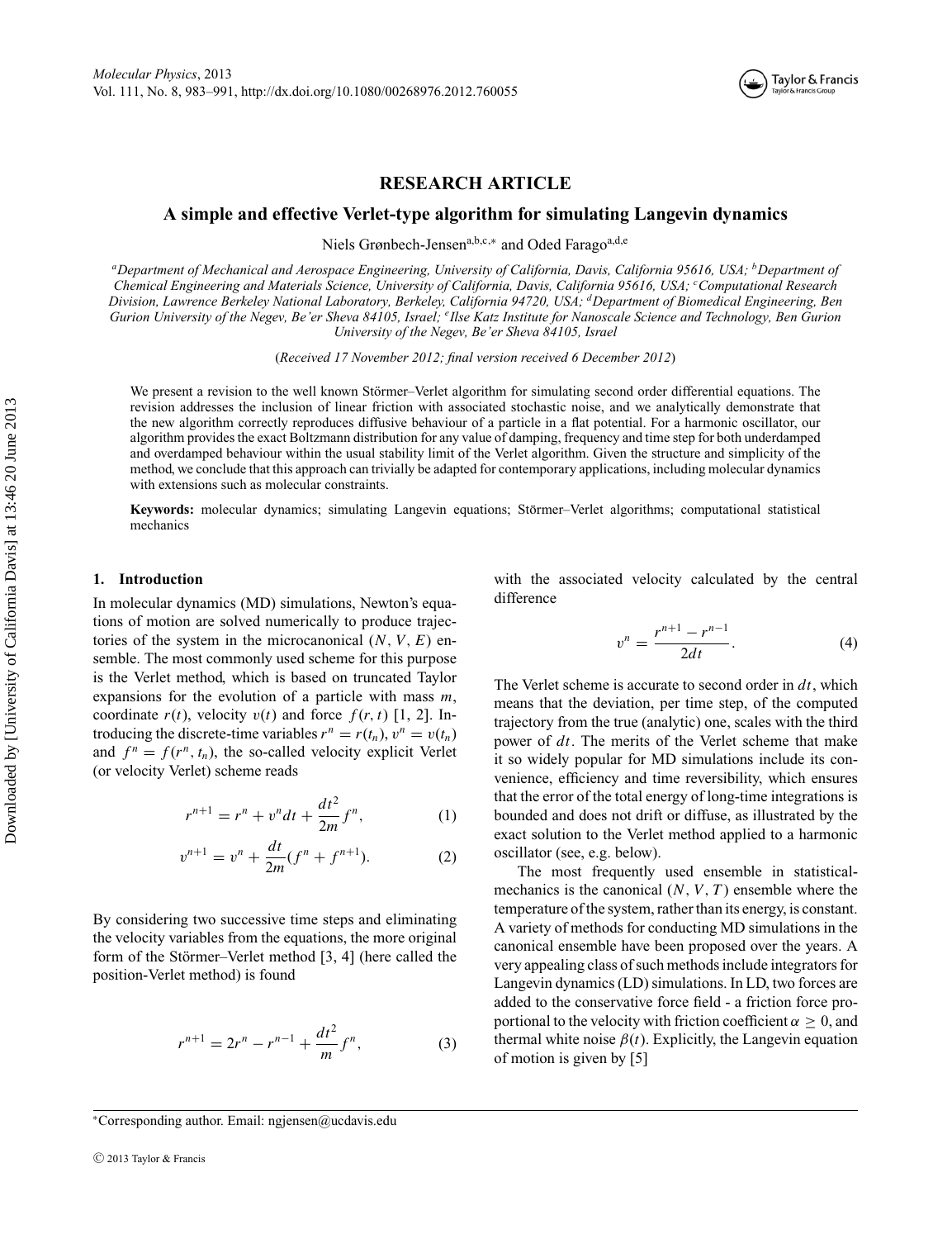$$
\dot{r} = v,\tag{5}
$$

$$
m\dot{v} = f(r, t) - \alpha v + \beta(t). \tag{6}
$$

In order to satisfy the dissipation-fluctuation theorem, it is often assumed that the stochastic force is Gaussian distributed, and has the statistical properties [5]

$$
\langle \beta(t) \rangle = 0, \tag{7}
$$

$$
\langle \beta(t)\beta(t')\rangle = 2\alpha k_B T \delta(t - t'),\tag{8}
$$

where  $k_B$  is the Boltzmann's constant and  $T$  is the thermodynamic temperature of the heat bath.

The difficulty to develop accurate integrators for LD stems from the non-analytic nature of  $\beta(t)$ , which invalidates the Taylor expansion commonly used for the derivation of the Verlet scheme. The most naive way to overcome this difficulty is to replace the delta-function correlated noise with a set of rectangular pulses of mean-squared size  $\sqrt{2k_BT\alpha/dt}$ , each of which acting over the centred time interval  $(t_n - dt/2, t_n + dt/2)$ . Employing this approximation for  $\beta(t)$  yields the famous Brooks-Brünger-Karplus (BBK) scheme [6], which unfortunately turns out to exhibit a simulated temperature that differs by  $O(dt)$  from the correct one [7]. This disappointing result can be attributed to the effect of a small time step *dt*, which results in a stochastic velocity change of order  $\sqrt{dt}$  that overshadows the 'regular' (deterministic) linear velocity change of order *dt*. Statistical analysis of the small time interval shows, in fact, that the opposite is true, since the average over all noise realisations vanishes. In order to develop a reliable integrator for LD one therefore needs to carefully treat the coupling between the stochastic and analytic contributions. This is, unfortunately, not easily accomplished with a discretised approximation for  $\beta(t)$ . A different approach to the problem has been introduced by Ermak and Buckholz (EB) [8]. The EB method is based on a numerical integration of the formal solution to the Langevin equation. This gives

$$
v^{n+1} = v^n \exp(-\alpha dt/m) + \frac{1}{m} \int_{t_n}^{t_{n+1}} \exp[-\alpha (t_{n+1} - t')/m]
$$

$$
\times [f(t') + \beta(t')] dt', \tag{9}
$$

$$
r^{n+1} = r^n + \frac{mv^n}{\alpha} [1 - \exp(-\alpha dt/m)]
$$
  
+ 
$$
\frac{1}{\alpha} \int_{t_n}^{t_{n+1}} \{1 - \exp[-\alpha(t_{n+1} - t')/m]\}
$$
  
× 
$$
[f(t') + \beta(t')] dt'.
$$
 (10)

Several features distinguish the EB method from Verlettype schemes such as BBK. First, the friction force is accounted for separately from the other two forces, via exponentially decaying functions. Second, this scheme considers an ensemble of trajectories instead of a single one, thereby requiring two random Gaussian numbers per time step. The one appearing in the velocity equation,  $\int_0^{dt} \exp[-\alpha(dt - t')/m]\beta(t')dt'$ , represents the stochastic change in velocity during the time interval. The other,  $\int_0^{dt} \{1 - \exp[-\alpha(dt - t')/m]\}\beta(t')dt'$ , appears in the position equation and characterises the random displacement. These two numbers are different, but *correlated*. Third, there is formally no need to compute the new position before the new velocity as in the velocity-Verlet scheme and, in principle, one can interchange the order by which the equations are evolved. The last point is particularly important since it is directly related to the most critical issue that remains unsolved with the EB approach, which is how to perform the numerical integration over the deterministic force  $f(t)$ . The appearance of exponential 'weight functions' in the integrals in Equations (9) and (10) opens the possibility for using a variety of linear combinations involving  $f^{n-1}$ ,  $f^n$  and  $f^{n+1}$ . The most popular integration schemes for the deterministic force constitute the van Gunsteren-Berendsen [9] and the Langevin impulse [10] methods.

More recently, Ricci and Ciccotti (RC) introduced a formalism for a systematic derivation of numerical integrators for LD [11]. The essential steps of the formalism are to (1) express the integrator as an exponential operator, (2) split the time interval *dt* into a series of even smaller time steps and (3) use the Suzuki–Trotter expansion for time-ordered exponential operators to find an approximation for the evolution operator corresponding to *dt*. By using mid-point splitting, RC arrived at a scheme that require only one random number per *dt*. The same formalism was later used to develop a new family of integrators that more carefully treat the coupling between the stochastic and deterministic components of the dynamics [12, 13]. A characteristic feature of these new schemes is that they require two *independent* random numbers per time step, which is different from the EB family of schemes, where two correlated random numbers are involved.

Returning for a moment to MD simulations of Newtonian dynamics, it is important to recall that, due to its computational efficiency and time reversibility, the Verlet method is regarded as superior to other integration methods that may produce more accurate trajectories. In the case of LD, the trajectories include a random component and, therefore, their accuracy (which can only be defined in statistical terms) becomes an issue of even less importance. The efficiency of different methods for canonical ensemble simulations of many-particles systems must be tested according to their ability to reproduce measurable statistical quantities, such as the Boltzmann distribution corresponding to the temperature of the heat bath. To this end, none of the existing methods has managed to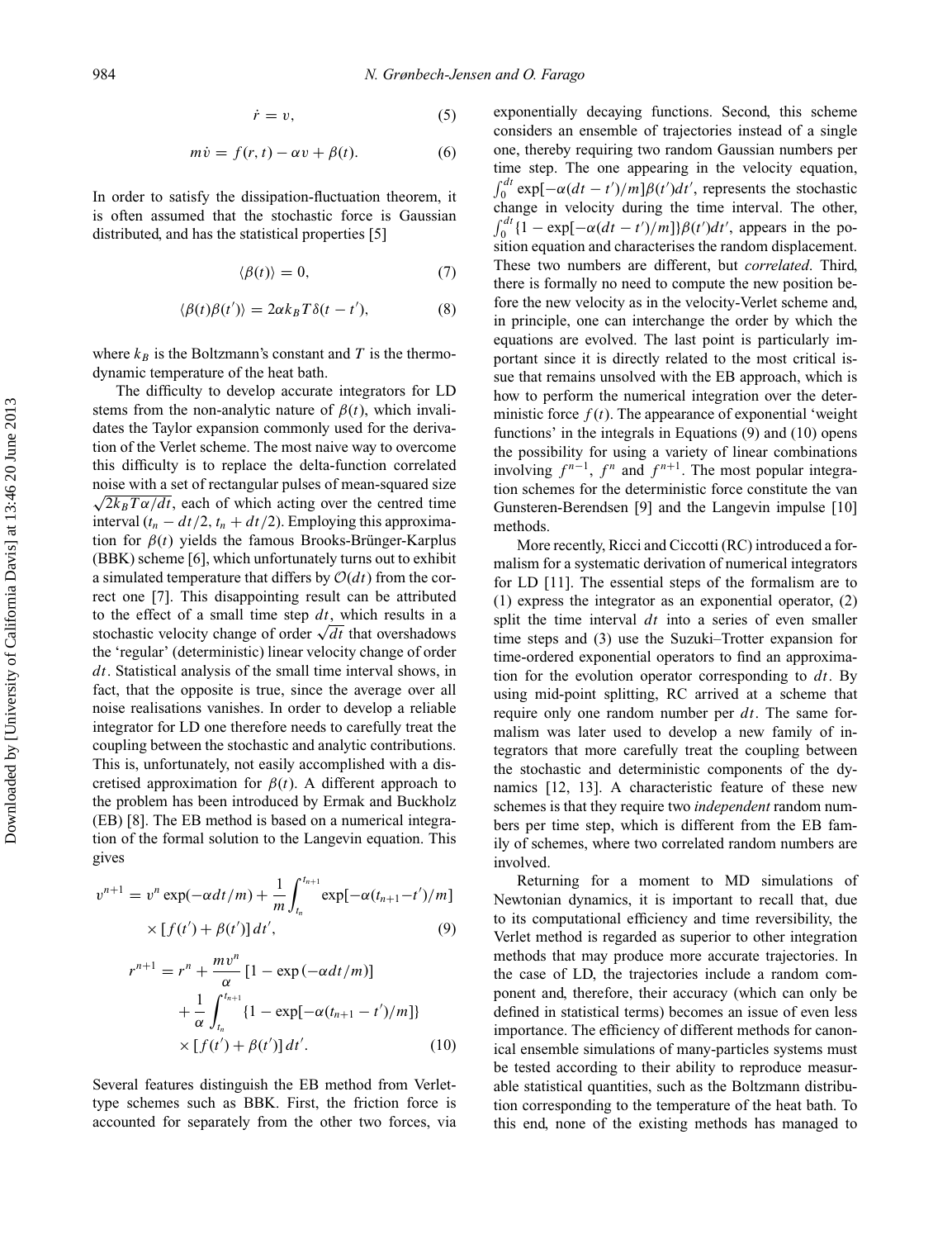demonstrate exact thermodynamic response [7]. We here present a novel Verlet-type scheme for LD simulations that is very simple to implement and which yields *correct* statistical-mechanical behaviour of a particle diffusing in both a flat and a harmonic potential.

### **2. Derivation of the algorithm**

In the spirit of the simplicity of the Verlet algorithm in its traditional forms, we here arrive at a new useful method through a straight-forward derivation. Starting with the continuous-time Langevin Equations (5)–(8), we integrate Equation (6) over a (small) time interval *dt* between two times,  $t_n$  and  $t_{n+1} = t_n + dt$ :

$$
\int_{t_n}^{t_{n+1}} m\dot{v} dt' = \int_{t_n}^{t_{n+1}} f dt' - \int_{t_n}^{t_{n+1}} \alpha \dot{r} dt' + \int_{t_n}^{t_{n+1}} \beta(t') dt'.
$$
 (11)

With no approximation, this can be written

$$
m(v^{n+1} - v^n) = \int_{t_n}^{t_{n+1}} f \, dt' - \alpha (r^{n+1} - r^n) + \beta^{n+1},\tag{12}
$$

where

$$
\beta^{n+1} \equiv \int_{t_n}^{t_{n+1}} \beta(t') dt' \tag{13}
$$

is a Gaussian random number with  $\langle \beta^n \rangle = 0$  and  $\langle \beta^n \beta^l \rangle =$  $2\alpha k_B T dt \delta_{n,l}$ .

Integrating over Equation (5) yields

$$
\int_{t_n}^{t_{n+1}} \dot{r} \, dt' = r^{n+1} - r^n = \int_{t_n}^{t_{n+1}} v \, dt', \qquad (14)
$$

which can be approximated with

$$
r^{n+1} - r^n \approx \frac{dt}{2} (v^{n+1} + v^n). \tag{15}
$$

An equation similar to Equation (15) has been used by Ricci and Ciccotti in one of the forms of their scheme (see Equation (18) in Ref. [11]). It introduces errors that scale with  $dt^3$  in the deterministic trajectory and in the variance of the stochastic component (see discussion in Ref. [14]).

Inserting  $v^{n+1}$  from Equation (12) into Equation (15) provides a convenient pair of equations

$$
r^{n+1} - r^n = bdt v^n + \frac{bdt}{2m} \int_{t_n}^{t_{n+1}} f dt' + \frac{bdt}{2m} \beta^{n+1},
$$
\n(16)

$$
v^{n+1} - v^n = \frac{1}{m} \int_{t_n}^{t_{n+1}} f \, dt' - \frac{\alpha}{m} (r^{n+1} - r^n) + \frac{1}{m} \beta^{n+1},\tag{17}
$$

where

$$
b \equiv \frac{1}{1 + \frac{\alpha d t}{2m}}.\tag{18}
$$

For any given realisation of  $\beta^n$ , Equation (16) is correct to second order in *dt*, while Equation (17) is exact as written. We now approximate the integral of the deterministic force *f* such that both equations are correct to second order in *dt*:

$$
r^{n+1} = r^n + bdt v^n + \frac{bdt^2}{2m} f^n + \frac{bdt}{2m} \beta^{n+1}, \quad (19)
$$

$$
v^{n+1} = v^n + \frac{dt}{2m} (f^n + f^{n+1})
$$

$$
- \frac{\alpha}{m} (r^{n+1} - r^n) + \frac{1}{m} \beta^{n+1}.
$$
 (20)

We first notice that when  $\alpha = 0$ , the above Equations (19) and (20) reduce to the standard velocity-Verlet scheme given in Equations (1) and (2). Second, we notice the very reasonable feature of the representation of the damping, which is calculated as the integral of the actual path that the object has travelled during the time step *dt*. Third, the noise is represented as a *single* stochastic variable for each time step, realised by a single aggregated impulse during *dt* that influences the dynamics over the time step. In this regard, Equations (19) and (20) constitute a simple functional Verlet-type scheme for solving stochastic Langevin equations. Unlike the aforementioned EB-type family of schemes [8–10], our method does not employ two stochastic variables. This is a consequence of our main objective; namely, to produce the correct statistical-mechanics for large ensembles (spatial or temporal), while focusing less on the detailed dynamics *within* each time step.

Before proceeding to analysing the behaviour of the developed scheme, we rewrite the method in a couple of equivalent different forms that can be useful and that can illustrate close connections to previously published work. First, we observe that by inserting Equation (19) into Equation (20), the equations can be rewritten

$$
r^{n+1} = r^n + bdt v^n + \frac{bdt^2}{2m} f^n + \frac{bdt}{2m} \beta^{n+1}, \quad (21)
$$

$$
v^{n+1} = av^n + \frac{dt}{2m}(af^n + f^{n+1}) + \frac{b}{m}\beta^{n+1}, \quad (22)
$$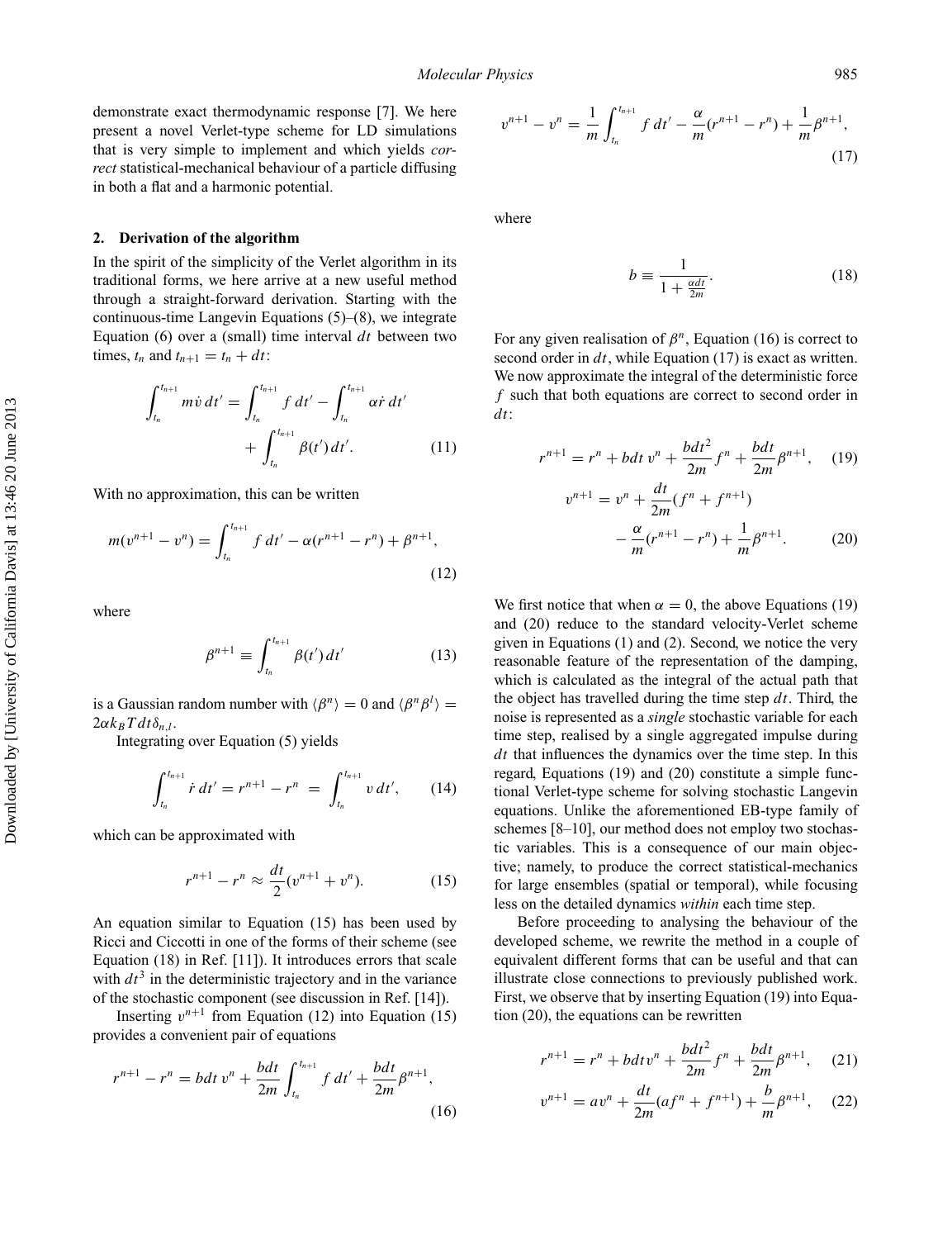where

$$
a \equiv \frac{1 - \frac{\alpha dt}{2m}}{1 + \frac{\alpha dt}{2m}}.\tag{23}
$$

This form reveals that the derived method presented here parallels one mentioned in passing by Melchionna (Equation (41) in Ref. [12]), where the contribution of the friction force has been integrated similarly, but with a different noise term that includes two independent random numbers per time step. Second, we rewrite the scheme in the form given only by displacement coordinates. This is accomplished by subsequently inserting the expressions for  $v^n$  (22) and  $r^n$ (21) into that of  $r^{n+1}$  given in Equation (21). The result is

$$
r^{n+1} = 2br^{n} - ar^{n-1} + \frac{bdt^{2}}{m}f^{n} + \frac{bdt}{2m}(\beta^{n+1} + \beta^{n})
$$
 (24)

with the associated velocity given by

$$
v^{n} = \frac{a}{b^{2}} \frac{r^{n+1} - r^{n-1}}{2dt} - \frac{\alpha}{2m} \frac{b dt^{3}}{m} f^{n} + \frac{b dt}{2m} (a \beta^{n+1} - \beta^{n}).
$$
 (25)

Equation (24) shows that our formulation is also in close proximity to the BBK scheme [6], which is of a position-Verlet-type. (Notice that it is essential to have the proper form for the accompanying velocity in order to determine if a position formulation is the same as a velocity explicit form.) However, unlike our Equation (24), the BBK scheme employs only a single stochastic number for the two time steps covered in the displacement equation. In fact, the methods of Melchionna and BBK, while not identical, are closely related, since the use of a single stochastic number in the position representation (BBK) translates into applying two random numbers in the velocity equation (Melchionna). Conversely, in our scheme, we have a single random number in the velocity formulation, and two in the position representation covering two time steps.

# **3. Linear analysis**

In order to evaluate the general applicability of the above method, we calculate key statistical measures of the numerical scheme for some characteristic linear cases [15], and compare them to known statistical-mechanical behaviour of the true Langevin system.

## *3.1. Thermal diffusion:*  $f = 0$

The first basic property to investigate is the diffusive behaviour of a particle moving in a flat potential  $(f = 0)$  at temperature  $T$ . In this case, Equation (22) reads

$$
v^{n+1} = av^n + \frac{b}{m}\beta^{n+1}.
$$
 (26)

By using the same equation to express  $v^n$  in terms of  $v^{n-1}$ and  $\beta^n$ , and by repeating this procedure until reaching the initial velocity  $v^0$ , one arrives at the relation

$$
v^{n} = a^{n}v^{0} + \frac{b}{m}\sum_{k=0}^{n-1} a^{k}\beta^{n-k},
$$
 (27)

$$
= a^n v^0 + \frac{b\sqrt{2\alpha k_B T dt}}{m} \sum_{k=0}^{n-1} a^k \sigma^{n-k},
$$
 (28)

where  $\sigma$  is a standard Gaussian random number with  $\langle \sigma \rangle = 0$  and  $\langle \sigma^2 \rangle = 1$ , the superscript denoting different realisations of this variable such that  $\langle \sigma^n \sigma^l \rangle = \delta_{nl}$ . Summing over the random numbers in Equation (28) yields another Gaussian random number, and in combination with Equation (18), one arrives at

$$
v^n = a^n v^0 + \sqrt{1 - a^{2n}} \sqrt{\frac{k_B T}{m}} \sigma.
$$
 (29)

For large *n*, beyond the transients from the initial condition  $(a^n \ll 1)$ , we find that the velocity is characterised by a Gaussian (Maxwell–Boltzmann) distribution with zero mean and

$$
\langle (v^n)^2 \rangle = \frac{k_B T}{m},\tag{30}
$$

which results in reproducing the exact expectation for the average kinetic energy (thermal energy)

$$
E_k = \frac{1}{2}m \langle (v^n)^2 \rangle = \frac{1}{2} k_B T. \tag{31}
$$

Complementing this result, we turn to the displacement coordinate Equation (21) for  $f = 0$ :

$$
r^{n} = r^{n-1} + b dt v^{n-1} + \frac{b dt}{2m} \beta^{n}.
$$
 (32)

Inserting Equation (28) for *vn*<sup>−</sup>1, and repeating the procedure until reaching the initial position  $r<sup>0</sup>$ , we obtain the result

$$
r^{n} = r^{0} + \frac{m}{\alpha} (1 - a^{n}) v^{0}
$$
  
+  $\frac{b}{\alpha} \left[ \frac{\alpha dt}{2m} \beta^{n} + \sum_{k=1}^{n-1} \left( \frac{1}{b} - a^{k} \right) \beta^{n-k} \right].$  (33)

By using the definitions of *a* (23) and *b* (18), we find that for large *n* (such that  $a^n \ll 1$ ), Equation (33) can be written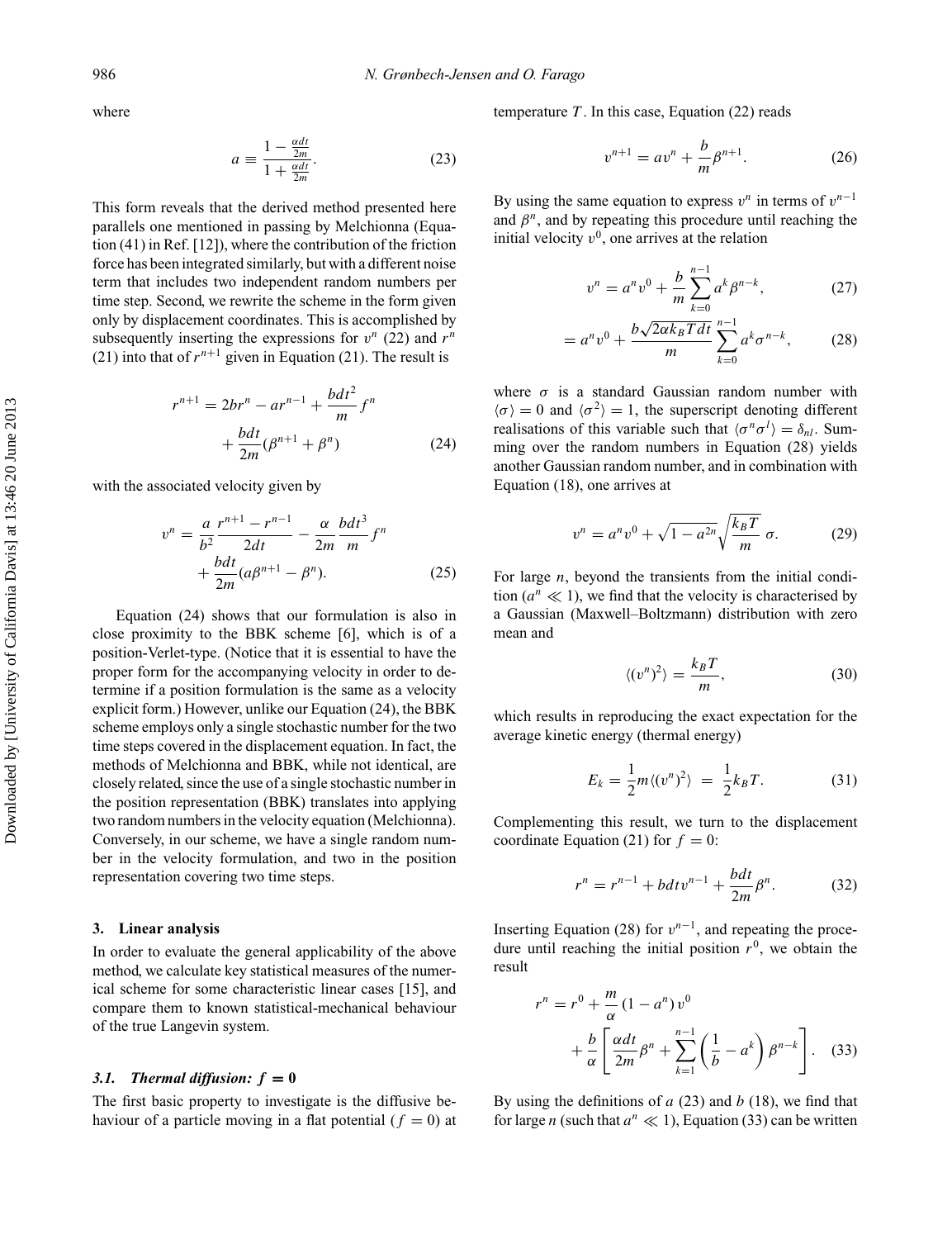as

$$
r^{n} = r^{0} + \frac{m}{\alpha}v^{0} + \sqrt{ndt \frac{2k_{B}T}{\alpha}} \sigma.
$$
 (34)

The second term in Equation (34), which is the transient ballistic displacement, matches exactly the corresponding value predicted by the Langevin solution [second term on the right-hand side of Equation (10) for  $dt \to \infty$ . More importantly, we find that our scheme results in a simulated diffusion coefficient

$$
D = \lim_{ndt \to \infty} \frac{\langle r^n - r^0 \rangle^2}{2ndt} = \frac{k_B T}{\alpha}, \quad (35)
$$

which agrees with Einstein's fluctuation-dissipation relationship for LD [5]. Notice that the exact results for fluctuations and diffusion obtained here are independent of the magnitudes of the time step  $dt$ , damping  $\alpha > 0$ , and temperature *T* .

# *3.2. Thermal harmonic oscillator:*  $f = -\kappa r$

Encouraged by the performance of the method for  $f = 0$ , we now turn to analysing the method applied to a damped thermal harmonic oscillator, where  $f = -\kappa r$  represents a linear Hooke's spring with spring constant *κ >* 0. Our Equations (21) and (22) now read

$$
\begin{pmatrix} r^{n+1} \\ v^{n+1} \end{pmatrix} = \mathcal{V} \begin{pmatrix} r^n \\ v^n \end{pmatrix} + \mathcal{N} \beta^{n+1}, \tag{36}
$$

where

$$
\mathcal{V} = \begin{pmatrix} 1 - b \frac{\Omega_0^2 dt^2}{2} & b dt \\ -b \Omega_0^2 dt \left( 1 - \frac{\Omega_0^2 dt^2}{4} \right) & a - b \frac{\Omega_0^2 dt^2}{2} \end{pmatrix}, \quad (37)
$$

$$
\mathcal{N} = \frac{b}{m} \begin{pmatrix} \frac{dt}{2} \\ \frac{\Omega_0^2 dt^2}{4} \end{pmatrix}, \quad (38)
$$

and where  $\Omega_0 = \sqrt{\frac{\kappa}{m}}$  is the resonance frequency of the undamped continuous-time oscillator. The matrix *V* has the eigenvalues  $\Lambda_{\pm}$ :

$$
\Lambda_{\pm} = b \left( 1 - \frac{\Omega_0^2 dt^2}{2} \right) \pm \sqrt{b^2 \left( 1 - \frac{\Omega_0^2 dt^2}{2} \right)^2 - a},
$$
\n(39)

from where we can evaluate the formal stability limit  $\Omega_0 dt$  < 2, consistent with the requirement  $|\Lambda_+|$  < 1. Notice that  $\Lambda_+ \Lambda_- = a$  for all parameter values.

We analyse the basic thermodynamic properties of the thermal harmonic oscillator by perpetuating the map Equation (36) from initial conditions  $r^0$  and  $v^0$ ,

$$
\begin{pmatrix} r^n \\ v^n \end{pmatrix} = \mathcal{V} \begin{pmatrix} r^{n-1} \\ v^{n-1} \end{pmatrix} + \mathcal{N} \beta^n, \tag{40}
$$



Figure 1. Sketch of the characteristic regimes for the Verlet integrator applied to the damped harmonic oscillator. Regimes are defined by the eigenvalues given in Equation (39). Solid curve is the boundary between physical (left) and unphysical (right) behaviour. Vertical dash-dotted line is the formal stability boundary of the Verlet method,  $\Lambda$ <sub>−</sub> = −1. Marker • indicates where  $\Lambda_{\pm} = 0$ . Regimes are: (a) Underdamped,  $\Lambda_{\pm}$  complex; (b) Overdamped,  $0 < a < \Lambda_{\pm} < 1$  real; (c)  $-1 < \Lambda_{\pm} < -a < 0$  real; (d)  $\Lambda_{\pm}$  real,  $\Lambda_{-}$  negative,  $\Lambda_{+}$  positive (*a* < 0) and (e) Unstable,  $\Lambda_- < -1.$ 

$$
= \mathcal{V}^n \begin{pmatrix} r^0 \\ v^0 \end{pmatrix} + \sum_{k=0}^{n-1} \mathcal{V}^k \mathcal{N} \beta^{n-k}, \tag{41}
$$

where the *k*th iteration is conveniently given by the unitary transformation

$$
\mathcal{V}^k = \mathcal{U} \begin{pmatrix} \Lambda_+^k & 0 \\ 0 & \Lambda_-^k \end{pmatrix} \mathcal{U}^{-1}.
$$
 (42)

The two characteristic parameters of the Verlet method applied to a damped harmonic oscillator are  $\alpha/2m\Omega_0$  and  $\Omega_0 dt$ . Figure 1 displays the five different regimes of simulated oscillator behaviour as a function of those two parameters. The two physically relevant dynamical regimes, underdamped (A) and overdamped (B), are considered first.

## *3.2.1. Regime A: underdamped dynamics*

The oscillator is always stable in this regime, where  $(\alpha/2m)^2 < \Omega_0^2(1 - \Omega_0^2 dt^2/4)$ , and the eigenvalues can be conveniently written

$$
\Lambda_{\pm} = \sqrt{a} \, e^{\pm i\Omega_V dt}.\tag{43}
$$

Here,  $\Omega_V$  is the underdamped Verlet-oscillator resonance frequency given by

$$
\sqrt{a}\cos\Omega_V dt = b\left(1 - \frac{\Omega_0^2 dt^2}{2}\right),\tag{44}
$$

$$
\sqrt{a}\sin\Omega_V dt = bdt\sqrt{\Omega_0^2\left(1 - \frac{\Omega_0^2 dt^2}{4}\right) - \left(\frac{\alpha}{2m}\right)^2},
$$
 (45)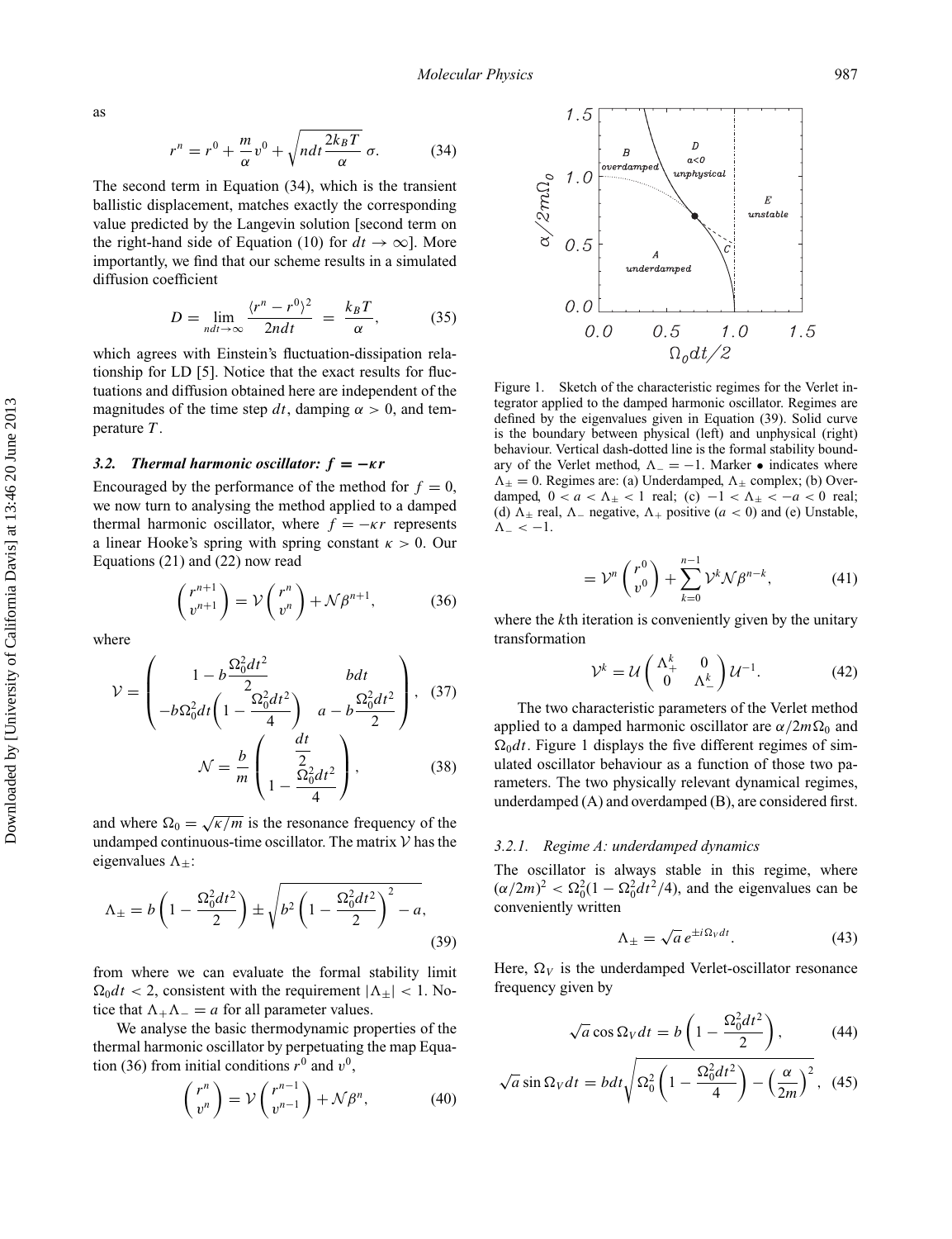such that

$$
\mathcal{V} = \begin{pmatrix} \sqrt{a}\cos\Omega_V dt + 1 - b & bdt \\ -bdt \left[ \frac{a}{b^2 dt^2} \sin^2\Omega_V dt + \left( \frac{\alpha}{2m} \right)^2 \right] \sqrt{a}\cos\Omega_V dt + a - b \end{pmatrix}.
$$
 (46)

The diagonalising transformation is then given by

$$
\mathcal{U} = \frac{1}{|u|} \left( -\frac{\alpha}{2m} + i \frac{\sqrt{a}}{bdt} \sin \Omega_V dt - \frac{\alpha}{2m} - i \frac{\sqrt{a}}{bdt} \sin \Omega_V dt \right)
$$
(47)

with | $u$ | being the normalisation of the eigenvectors of  $V$  that appear as the column vectors in  $U$ . The *k*th time step can then be expressed from Equation (42) in the explicit form:

$$
\mathcal{V}^{k} = \frac{bdt}{\sqrt{a}\sin\Omega_{V}dt} \sqrt{a^{k}} \left( \frac{\frac{\sqrt{a}}{bdt}\sin\Omega_{V}dt\cos\Omega_{V}kdt + \frac{\alpha}{2m}\sin\Omega_{V}kdt \right) \sin\Omega_{V}kdt \sin\Omega_{V}kdt + \left(\frac{a}{2m}\right)^{2}\sin\Omega_{V}kdt + \left(\frac{\alpha}{2m}\right)^{2}\sin\Omega_{V}kdt \frac{\sqrt{a}}{bdt}\sin\Omega_{V}dt \cos\Omega_{V}kdt - \frac{\alpha}{2m}\sin\Omega_{V}kdt \right), \tag{48}
$$

from where we obtain the explicit form of the expression of interest in Equation (41)

$$
\mathcal{V}^{k}\mathcal{N}\beta^{n-k} = \frac{bdt\sqrt{2\alpha k_B T}}{2m\sqrt{a}\sin\Omega_V dt} \sqrt{a}^{k} \left( \left( 1 - \frac{\Omega_0^2 dt^2}{4} \right) \frac{2}{dt} [\sqrt{a}\sin\Omega_V dt \cos\Omega_V k dt - (1 - \sqrt{a}\cos\Omega_V dt)\sin\Omega_V k dt \right) \sigma^{n-k}.
$$
\n(49)

The thermodynamic limit of  $\langle (r^n)^2 \rangle$  and  $\langle (v^n)^2 \rangle$  can now be found by inserting Equation (49) into Equation (41), whereafter the square sum can be evaluated since each term in the summation is an independent Gaussian random number. Taking the limit  $n \to \infty$ , this yields for the variance of the displacement:

$$
\langle (r^n)^2 \rangle = \frac{\alpha k_B T b^2 dt^3}{2m^2 a \sin^2 \Omega_V dt} \left[ \frac{1}{2} (1 + a + 2\sqrt{a} \cos \Omega_V dt) \sum_{k=0}^{\infty} a^k - \frac{1}{2} (1 + a \cos 2\Omega_V dt + 2\sqrt{a} \cos \Omega_V dt) \sum_{k=0}^{\infty} a^k \cos 2\Omega_V kt \right]
$$
  
+  $\sqrt{a} \sin \Omega_V dt (1 + 2\sqrt{a} \cos \Omega_V dt) \sum_{k=0}^{\infty} a^k \sin 2\Omega_V kt \right]$   
=  $\frac{\alpha k_B T b^2 dt^3}{2m^2 a \sin^2 \Omega_V dt} \left[ \frac{1}{2} \frac{4b(1 - \frac{\Omega_0^2 dt^2}{4})}{1 - a} - \frac{(1 - a)\sqrt{a} \cos \Omega_V dt + \frac{1}{2} (1 - a^2)}{1 + a^2 - 2a \cos 2\Omega_V dt} \right]$   
=  $\frac{\alpha k_B T b^2 dt^3}{2m^2 a \sin^2 \Omega_V dt} \frac{\Omega_0^2 (1 - \frac{\Omega_0^2 dt^2}{4}) - (\frac{\alpha}{2m})^2}{\frac{\alpha dt}{2m} \Omega_0^2}$   
=  $\frac{k_B T}{m \Omega_0^2}$ . (50)

We similarly obtain the result for the statistical variance of the velocity:

$$
\langle (v^n)^2 \rangle = \frac{2\alpha k_B T b^2 dt}{m^2 a \sin^2 \Omega_V dt} \left( 1 - \frac{\Omega_0^2 dt^2}{4} \right)^2 \left[ \frac{1}{2} (1 + a - 2\sqrt{a} \cos \Omega_V dt) \sum_{k=0}^{\infty} a^k - \frac{1}{2} (1 + a \cos 2\Omega_V dt - 2\sqrt{a} \cos \Omega_V dt) \right]
$$
  
\n
$$
\times \sum_{k=0}^{\infty} a^k \cos 2\Omega_V k dt + \sqrt{a} \sin \Omega_V dt (1 - \sqrt{a} \cos \Omega_V dt) \sum_{k=0}^{\infty} a^k \sin 2\Omega_V k dt \right]
$$
  
\n
$$
= \frac{2\alpha k_B T b^2 dt}{m^2 a \sin^2 \Omega_V dt} \left( 1 - \frac{\Omega_0^2 dt^2}{4} \right)^2 \left[ \frac{b \frac{\Omega_0^2 dt^2}{2}}{1 - a} + \frac{(1 - a)\sqrt{a} \cos \Omega_V dt - \frac{1}{2} (1 - a^2)}{1 + a^2 - 2a \cos 2\Omega_V dt} \right]
$$
  
\n
$$
= \frac{2\alpha k_B T b^2 dt^2}{m^2 a \sin^2 \Omega_V dt} \left( 1 - \frac{\Omega_0^2 dt^2}{4} \right) \frac{\Omega_0^2 (1 - \frac{\Omega_0^2 dt^2}{4}) - (\frac{\alpha}{2m})^2}{4 \frac{\alpha}{2m}} = \frac{k_B T}{m} \left( 1 - \frac{\Omega_0^2 dt^2}{4} \right).
$$
 (51)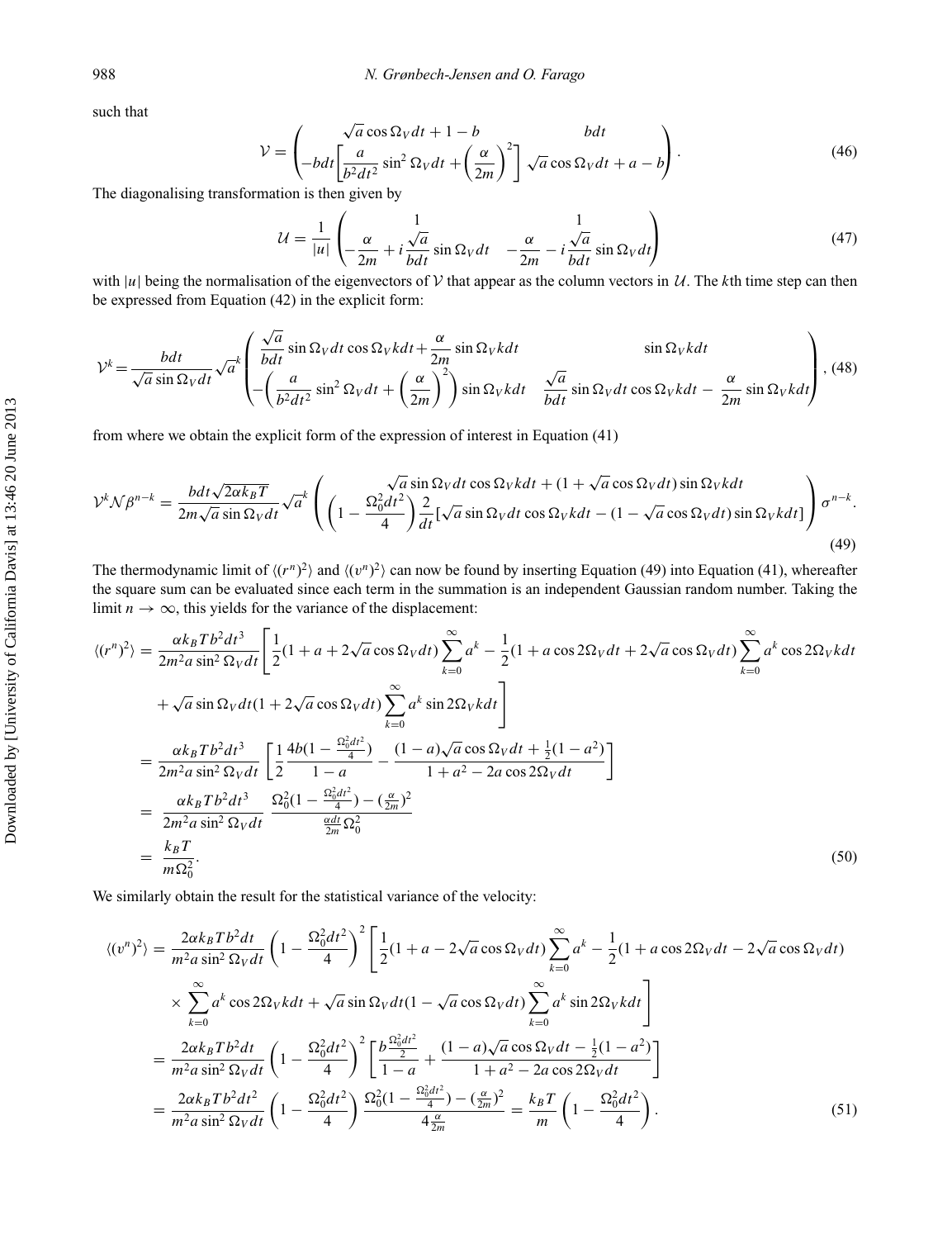The two variances are noteworthy, since evaluation of the average potential and kinetic energies gives

$$
E_p = \frac{1}{2} \kappa \langle (r^n)^2 \rangle = \frac{1}{2} k_B T, \tag{52}
$$

$$
E_k = \frac{1}{2} m \langle (v^n)^2 \rangle = \frac{1}{2} k_B T \left( 1 - \frac{\Omega_0^2 dt^2}{4} \right). \quad (53)
$$

These hold true for any parameter choice in the underdamped regime. Notably, Equation (52) implies that our method produces the *exact* statistical distribution regardless of time step, frequency (potential curvature), damping parameter or temperature. Therefore, it is reasonable to expect that this method will provide correct Boltzmann distribution in thermodynamic equilibrium when simulating complex many-particle systems, that may have a multiple of participating frequencies. To our knowledge, this important feature has not previously been reported for a numerical integrator of the Langevin equation [7].

Complementing the Boltzmann distribution of the displacement is the variance of the velocity, Equation (53). Despite the obvious discrepancy between the true kinetic energy of the Langevin equation and the one shown for our algorithm, we submit that the presented result is the best possible for a method that builds on the discretised Verlet formalism. The reduction in the variance of the velocity by a factor of  $(1 - \Omega_0^2 dt^2/4)$  does not arise from the treatment of friction and noise, as implied by the fact that this factor depends on neither damping nor temperature. Instead, the observed deviation arises from the approximation of the potential curvature introduced by the discrete integrator. This is consistent with the well-known inherent discrepancy between displacement and associated velocity that causes the periodic deviations with magnitude  $dt^2$  from strict energy conservation in a simulated harmonic oscillator. This can be explicitly demonstrated by using the Verlet Equations (1) and (2) for an undamped harmonic oscillator with initial conditions  $r^0$  and  $v^0$ . The result is

$$
\begin{pmatrix} r^n \\ v^n \end{pmatrix} = \begin{pmatrix} r^0 \\ v^0 \end{pmatrix} \cos \Omega_V n dt + \frac{1}{\sqrt{\Omega_0^2 \left(1 - \frac{\Omega_0^2 dt^2}{4}\right)}} \times \begin{pmatrix} v_0 \\ -\Omega_0^2 (1 - \frac{\Omega_0^2 dt^2}{4}) r_0 \end{pmatrix} \sin \Omega_V n dt, \qquad (54)
$$

which illustrates that the Verlet velocity (momentum) is depressed and is not exactly the conjugated coordinate to the displacement, and that the discrepancy is related to the proportionality seen between the two thermodynamic expressions (52) and (53).

## *3.2.2. Regime B: overdamped dynamics*

This regime is defined by the requirements  $(\alpha/2m)^2$  >  $\Omega_0^2(1 - \Omega_0^2 dt^2/4)$  and  $\alpha dt / 2m < 1$  (*a* > 0). The latter condition is imposed to ensure  $\Lambda_{\pm} > 0$ , which is necessary for physically meaningful dynamics, where only monotonic decay is possible in the overdamped regime for  $T = 0$ .

The matrix  $V$  appearing in Equation (36), which is now expressed by

$$
\mathcal{V} = \n\begin{pmatrix}\n\sqrt{a} \cosh \lambda_V dt + 1 - b & b dt \\
-\frac{\sqrt{a} \cosh \lambda_V dt + 1 - b}{b^2 d t^2} \sinh^2 \lambda_V dt & \sqrt{a} \cosh \lambda_V dt + a - b\n\end{pmatrix},
$$
\n(55)

has the eigenvalues

$$
\Lambda_{\pm} = \sqrt{a} \, e^{\pm \lambda_V dt},\tag{56}
$$

where  $\lambda_V$  is given by

$$
\sqrt{a} \cosh \lambda_V dt = b \left( 1 - \frac{\Omega_0^2 dt^2}{2} \right), \tag{57}
$$

$$
\sqrt{a}\sinh\lambda_V dt = bdt\sqrt{\left(\frac{\alpha}{2m}\right)^2 - \Omega_0^2\left(1 - \frac{\Omega_0^2 dt^2}{4}\right)}.
$$
 (58)

The matrix  $V$  can be diagonalised [see Equation (42)] using the transformation matrix

$$
\mathcal{U} = \left(\frac{1}{|u_+|}\left[-\frac{\alpha}{2m} + \frac{\sqrt{a}}{bdt}\sinh \lambda_V dt\right] \frac{1}{|u_-|}\left[-\frac{\alpha}{2m} - \frac{\sqrt{a}}{bdt}\sinh \lambda_V dt\right]\right)
$$
\n(59)

with  $|u_+|$  and  $|u_-|$  being the normalisations of the two real eigenvectors of  $V$ . This leads to the explicit results:

$$
\mathcal{V}^{k} = \frac{bdt}{\sqrt{a}\sinh\lambda_{V}dt} \sqrt{a^{k}} \begin{pmatrix} \frac{\sqrt{a}}{bdt}\sinh\lambda_{V}dt\cosh\lambda_{V}kdt + \frac{\alpha}{2m}\sinh\lambda_{V}kdt & \sinh\lambda_{V}kdt \\ -\left(\left(\frac{a}{2m}\right)^{2} - \frac{a}{b^{2}dt^{2}}\sinh^{2}\lambda_{V}dt\right)\sinh\lambda_{V}kdt & \frac{\sqrt{a}}{bdt}\sinh\lambda_{V}dt\cosh\lambda_{V}kdt - \frac{\alpha}{2m}\sinh\lambda_{V}kdt \end{pmatrix}
$$
(60) and

$$
\mathcal{V}^{k}\mathcal{N}\beta^{n-k} = \frac{bdt\sqrt{2\alpha k_B T}}{2m\sqrt{a}\sinh\lambda_V dt} \sqrt{a}^{k} \left( \left( 1 - \frac{\Omega_0^2 dt^2}{4} \right) \frac{2}{dt} \left[ \sqrt{a}\sinh\lambda_V dt \cosh\lambda_V k dt - (1 - \sqrt{a}\cosh\lambda_V dt)\sinh\lambda_V k dt \right] \right) \sigma^{n-k}.
$$
\n(61)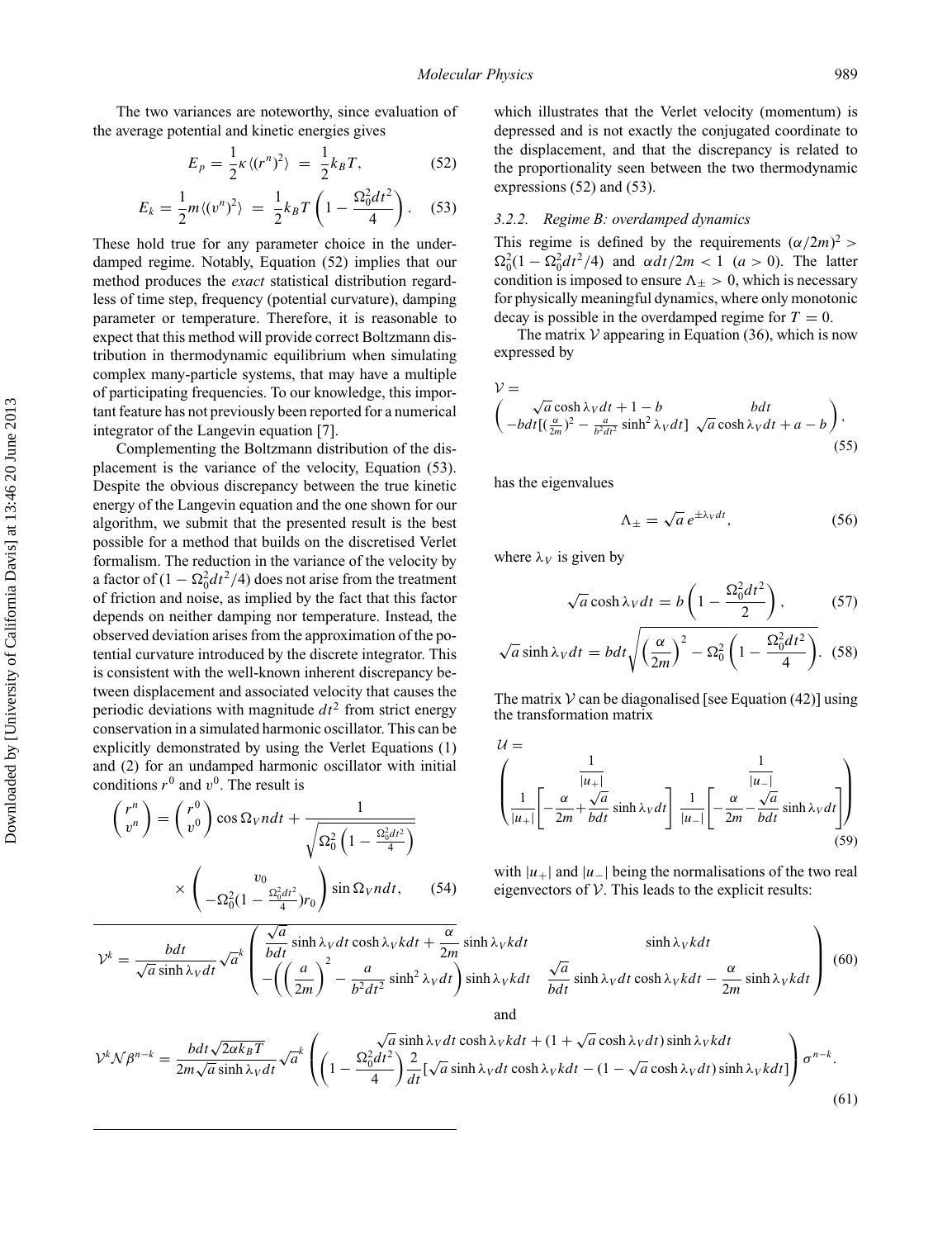Following the same procedure used in the underdamped case above, we insert Equation (61) into Equation (41), and evaluate the variances of the displacement and velocity in the thermodynamic limit for  $n \to \infty$  by calculating the square sum of the amplitudes of the independent stochastic numbers of each term. After some calculations, we arrive at

$$
\langle (r^n)^2 \rangle = \frac{\alpha k_B T b^2 dt^3}{2m^2 a \sinh^2 \lambda_V dt} \left[ -\frac{1}{2} (1 + a + 2\sqrt{a} \cosh \lambda_V dt) \sum_{k=0}^{\infty} a^k + \frac{1}{2} (1 + a \cosh 2\lambda_V dt + 2\sqrt{a} \cosh \lambda_V dt) \right]
$$
  
\n
$$
\times \sum_{k=0}^{\infty} a^k \cosh 2\lambda_V k dt + \sqrt{a} \sinh \lambda_V dt (1 + 2\sqrt{a} \cosh \lambda_V dt) \sum_{k=0}^{\infty} a^k \sinh 2\lambda_V k dt
$$
  
\n
$$
= \frac{\alpha k_B T b^2 dt^3}{2m^2 a \sinh^2 \lambda_V dt} \left[ -\frac{1}{2} \frac{4b(1 - \frac{\Omega_0^2 dt^2}{4})}{1 - a} + \frac{(1 - a)\sqrt{a} \cosh \lambda_V dt + \frac{1}{2} (1 - a^2)}{1 + a^2 - 2a \cosh 2\lambda_V dt} \right]
$$
  
\n
$$
= \frac{\alpha k_B T b^2 dt^2}{2m^2 a \sinh^2 \lambda_V dt} \frac{\left(\frac{\alpha}{2m}\right)^2 - \Omega_0^2 (1 - \frac{\Omega_0^2 dt^2}{4})}{\frac{\alpha}{2m} \Omega_0^2}
$$
  
\n
$$
= \frac{k_B T}{m \Omega_0^2}, \tag{62}
$$

which is exactly the same result as for the underdamped case Equation (50). We similarly obtain the result for the variance of the velocity:

$$
\langle (v^n)^2 \rangle = \frac{2\alpha k_B T b^2 dt}{m^2 a \sinh^2 \lambda_V dt} \left( 1 - \frac{\Omega_0^2 dt^2}{4} \right)^2 \left[ -\frac{1}{2} (1 + a - 2\sqrt{a} \cosh \lambda_V dt) \sum_{k=0}^{\infty} a^k + \frac{1}{2} (1 + a \cosh 2\lambda_V dt - 2\sqrt{a} \cosh \lambda_V dt) \right]
$$
  
\n
$$
\times \sum_{k=0}^{\infty} a^k \cosh 2\lambda_V k dt - \sqrt{a} \sinh \lambda_V dt (1 - \sqrt{a} \cosh \lambda_V dt) \sum_{k=0}^{\infty} a^k \sinh 2\lambda_V k dt
$$
  
\n
$$
= \frac{2\alpha k_B T b^2 dt}{m^2 a \sinh^2 \lambda_V dt} \left( 1 - \frac{\Omega_0^2 dt^2}{4} \right)^2 \left[ \frac{b \frac{\Omega_0^2 dt^2}{2}}{1 - a} + \frac{(1 - a)\sqrt{a} \cosh \lambda_V dt - \frac{1}{2} (1 - a^2)}{1 + a^2 - 2a \cosh 2\lambda_V dt} \right]
$$
  
\n
$$
= \frac{2\alpha k_B T b^2 dt^2}{m^2 a \sinh^2 \lambda_V dt} \left( 1 - \frac{\Omega_0^2 dt^2}{4} \right) \frac{\Omega_0^2 (1 - \frac{\Omega_0^2 dt^2}{4}) - (\frac{\alpha}{2m})^2}{4 \frac{\alpha}{2m}}
$$
  
\n
$$
= \frac{k_B T}{m} \left( 1 - \frac{\Omega_0^2 dt^2}{4} \right),
$$
 (63)

which is also identical to the comparable underdamped result from Equation (51). The averages of potential and kinetic energies are therefore given by Equations (52) and (53) also for the overdamped regime. Thus, we can now conclude that our method produces the *exact* Boltzmann distribution for any physical dynamics, underdamped or overdamped, regardless of time step, frequency (potential curvature), damping parameter or temperature.

# *3.2.3. Regime C:*  $\Omega_V = \pi/dt$

This somewhat unphysical regime, is characterised by conditions similar to the overdamped regime B; i.e. *αdt/*2*m <* 1 (*a >* of the overdanged regime B, i.e.  $\frac{\alpha_0}{2m}$   $\alpha_1 \leq \frac{\alpha_0}{2m}$  and  $(\frac{\alpha}{2m})^2 > \Omega_0^2 (1 - \frac{\Omega_0^2 d t^2}{4})$ . However, while regime B corresponds to  $\Omega_0 dt < \sqrt{2}$ , regime C is defined for  $\Omega_0 dt > \sqrt{2}$ , resulting in  $\Lambda$   $_+$  < 0. Thus, this regime is typically reached for large time steps when simulating lightly damped dynamics, and it is the precursor for violating formal stability, given by  $\Omega_0 dt < 2$  (see Figure 1). At  $T = 0$  and with initial conditions  $r^0 \neq 0$ , the dynamics is characterised by  $r^n$  and  $v^n$  alternating their signs every time step (i.e.  $\Omega_V = \pi/dt$ ) with an exponentially decaying envelope. For *T >* 0, the thermodynamic properties of this regime can, therefore, be evaluated similarly to that of the overdamped regime, since we here can write

$$
\mathcal{V}^k = (-1)^k \mathcal{U} \begin{pmatrix} \Lambda_+^k & 0 \\ 0 & \Lambda_-^k \end{pmatrix} \mathcal{U}^{-1},\tag{64}
$$

where *U* and  $\Lambda_{\pm}$  are given by Equations (56)–(59). Apart from the alternating sign change in Equation (64), this is identical to the corresponding mapping in regime B. This implies that Equations  $(62)$  and  $(63)$  from regime B for the variances of  $r<sup>n</sup>$ and  $v^n$  also apply here. Thus, we conclude that the thermodynamic results, Equation (52) and Equation (53), are found also in this regime, which is physically unreasonable, yet numerically accessible.